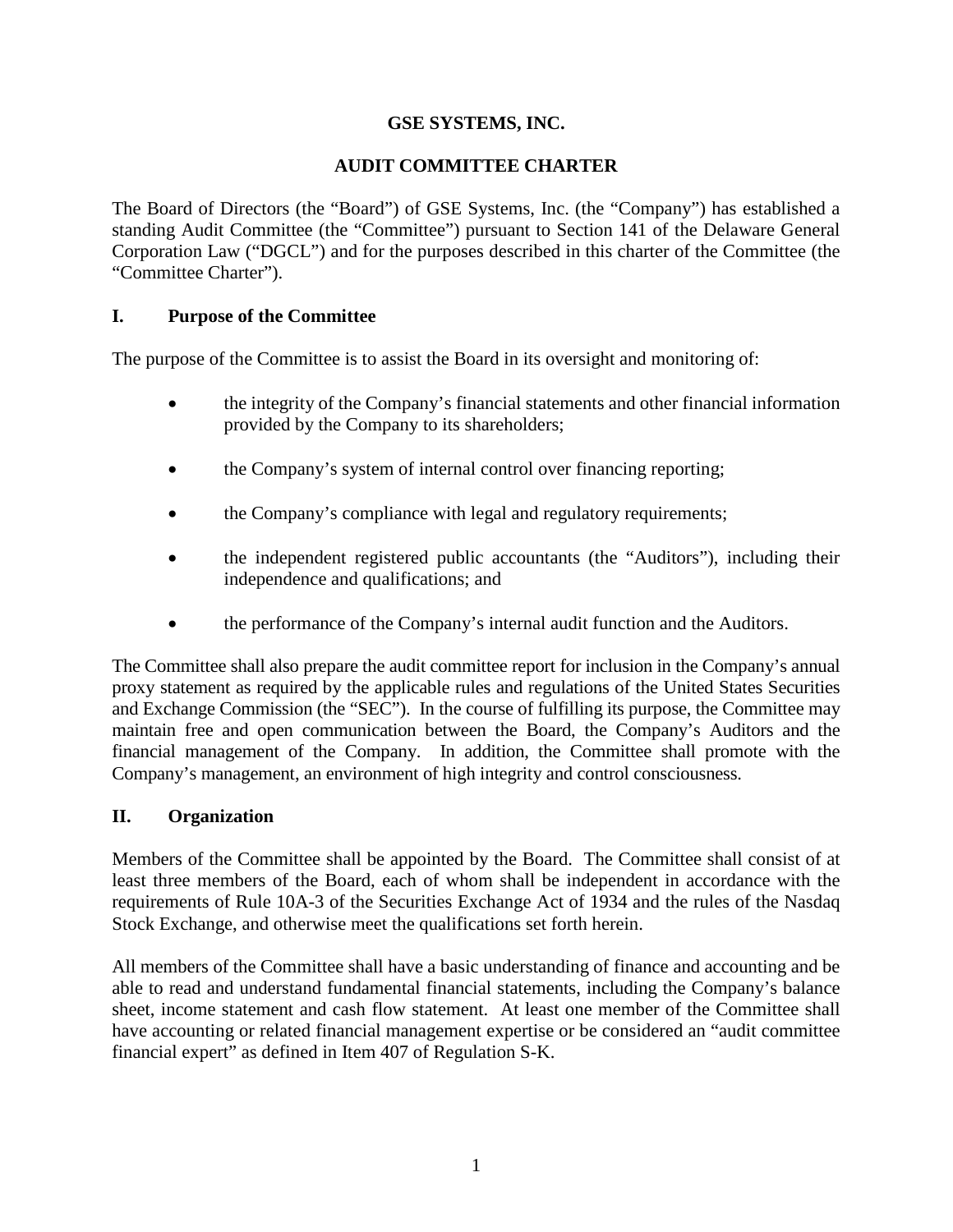The chair of the Committee (the "Chair") shall be designated by the full Board or, if it does not do so, the Committee members shall elect a Chair by vote of a majority of the full Committee. No member of the Committee may serve simultaneously on the audit committee of more than two other public companies. The members of the Committee shall serve until their successors are appointed and qualified, or until such member's earlier resignation or removal. The Board may remove any member from the Committee at any time with or without cause.

The Committee may form and delegate authority to subcommittees when appropriate, as permitted by the charter and bylaws of the Company and consistent with the DGCL. The Committee shall have the authority to engage independent counsel and other advisors, as the Committee deems necessary to carry out its duties. The Committee shall determine and receive appropriate funding from the Company for payment of compensation to any independent counsel or other advisors engaged by the Committee and ordinary administrative expenses of the Committee that are necessary or appropriate in carrying out its duties.

# **III. Structure and Meetings**

The Chair will preside at each meeting, and in consultation with the other members of the Committee, will set the frequency and length of each meeting and the agenda of items to be addressed at each meeting; provided, that the Committee shall meet no less frequently than quarterly. If a Chair is not designated or present, the members of the Committee may designate a chair of the meeting by majority vote of the Committee membership. To the extent beneficial to the Committee, the Chair, or in such person's absence the chair of the meeting, may circulate an agenda for each meeting in advance of the meeting.

The Committee should meet privately in executive session at least annually with management, the Auditors, and as a committee to discuss any matters that the Committee or any of these groups believe should be discussed. In addition, the Committee, or at least its Chair, should communicate with management and the Auditors quarterly to review the Company's financial statements and significant findings based upon the Auditors' limited review procedures.

A majority of the members of the Committee shall constitute a quorum for the transaction of business. The Committee may act only upon the approval of a majority of its members. The action of the Committee at a meeting at which a quorum is present shall be the act of the Committee. The Committee may act in writing by the unanimous consent of its members.

# **IV. Duties and Responsibilities**

In carrying out its purpose, the Committee shall maintain the flexibility to react to changing conditions, and may adopt such policies and procedures as it shall deem appropriate to fulfill its oversight and monitoring responsibilities. The Committee shall also undertake such other tasks as may be delegated to it, from time-to-time, by the Board. Specific duties and responsibilities of the Committee are as follows: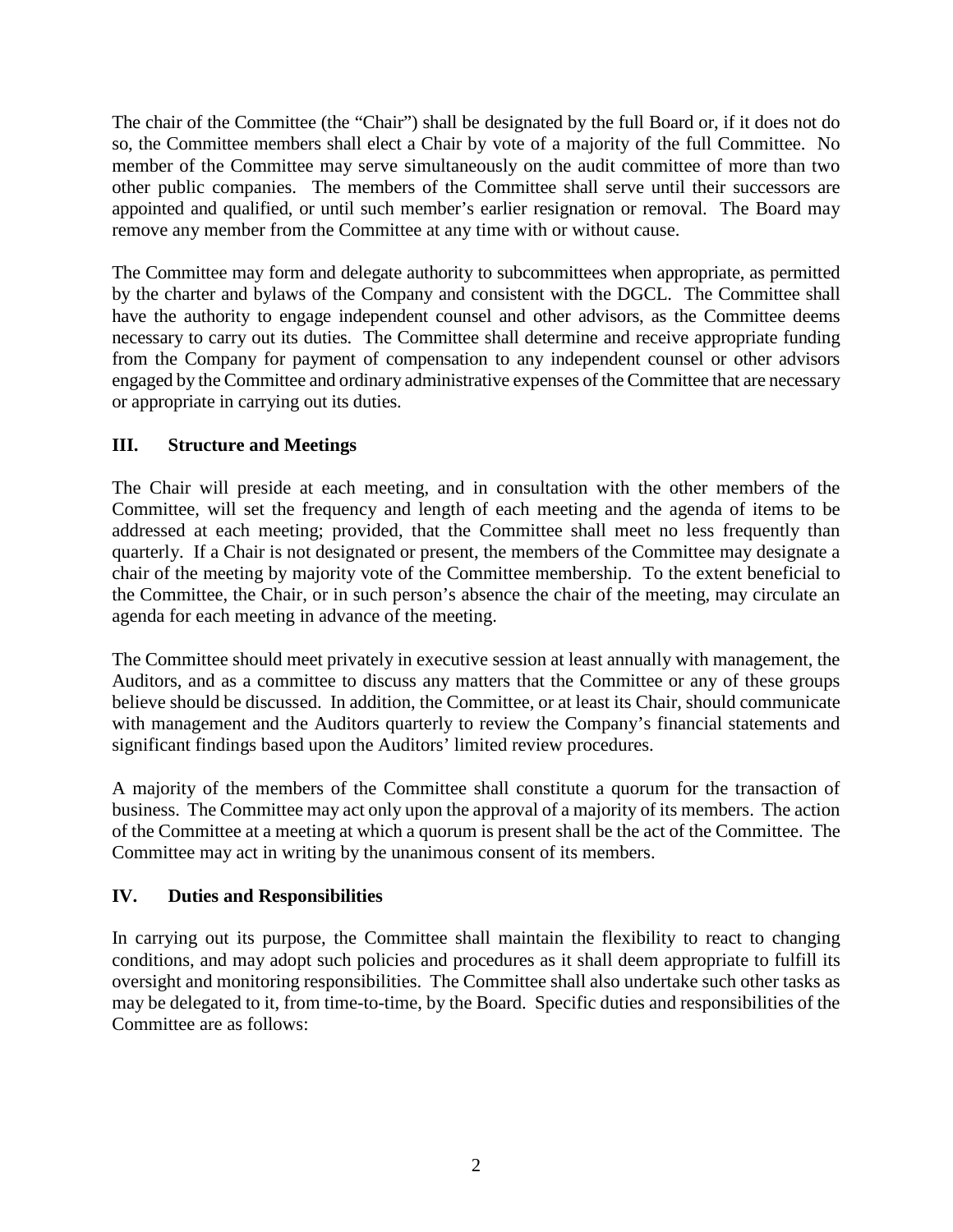## **Financial Statements**

- 1. Review and discuss with management and the Auditors:
	- the Company's annual audited financial statements and quarterly unaudited financial statements, including Management's Discussion and Analysis of Financial Condition and Results of Operations. This review must be prior to filing of the Company's Annual Report on Form 10-K and Quarterly Reports on Form 10-Q, respectively with the SEC;
	- the Auditors' audit of the annual financial statements and their report thereon;
	- the accompanying management letter and any reports with respect to interim periods;
	- any material changes to the Company's accounting principles and practices used in preparing the financial statements to be filed with the SEC;
	- any significant changes required in the Auditors' audit plan;
	- any difficulties or disputes with management encountered during the course of the audit; and
	- other matters related to the conduct of the audit that are to be communicated to the Committee under the auditing standards of the Public Company Accounting Oversight Board (the "PCOAB").
- 2. Review and discuss the Company's earnings press releases, including the use of non-GAAP financial measures, prior to public disclosure.
- 3. Discuss with the Auditors the financial statements and audit findings, including any significant adjustments, management judgements and accounting estimates, significant new accounting policies and disagreements with management and any other matters required to be discussed by the rules and regulations of the PCOAB and SEC.
- 4. Review disclosures made by the Chief Executive Officer ("CEO") and the Chief Financial Officer ("CFO") regarding significant deficiencies or material weaknesses in the design or operation of the Company's internal controls over financial reporting that are reasonably likely to adversely affect the Company's ability to record, process, summarize and report financial information and any fraud that involves management or other employees that have a significant role in the Company's internal control over financial reporting. The Committee shall also review disclosures made by the CEO and CFO regarding the effectiveness of the Company's disclosure controls and procedures.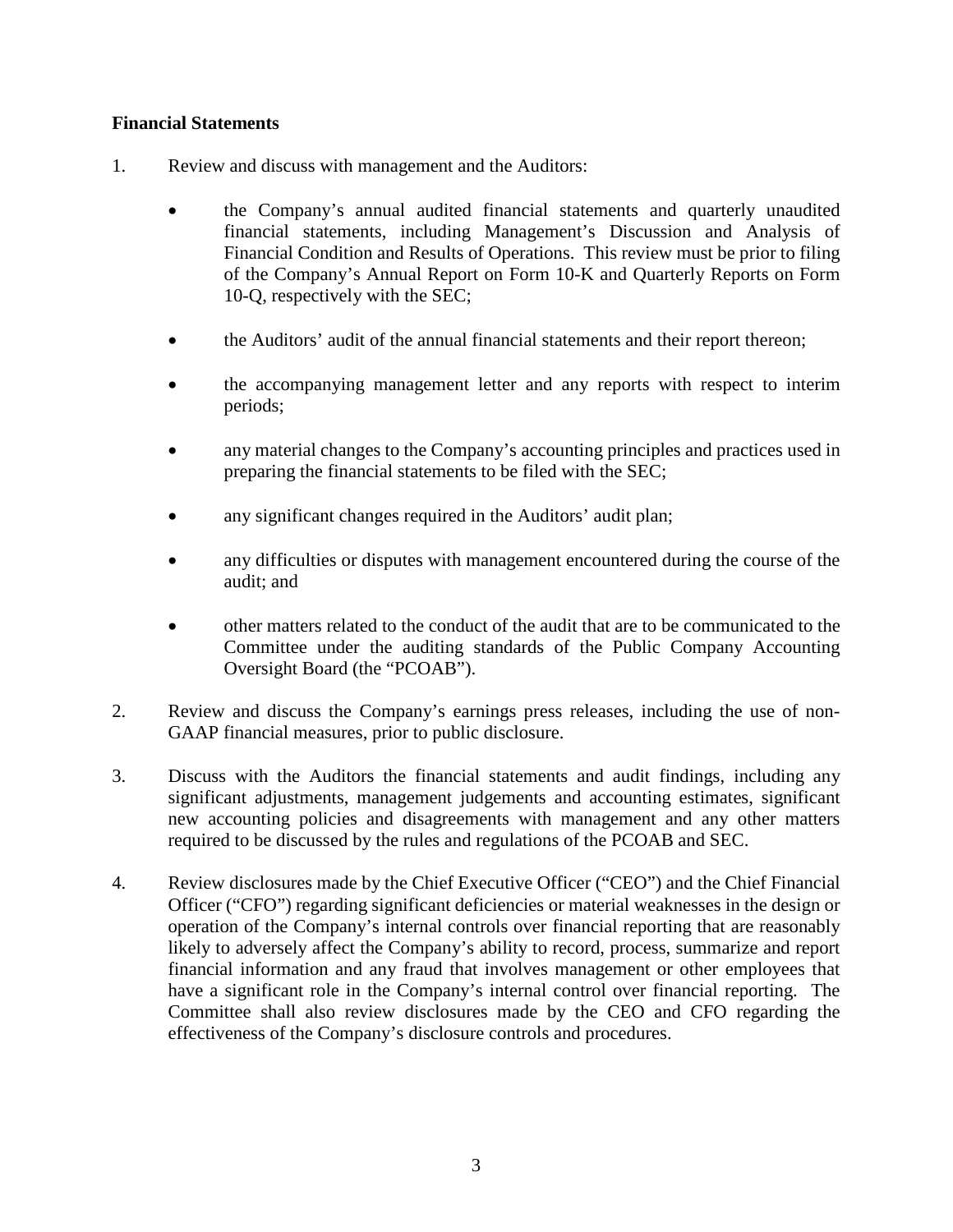### **Independent Auditors**

- 5. Appoint, determine the compensation of, and oversee the work of the Auditors (including resolution of disagreements between management and the Auditors regarding financial reporting) for the purpose of preparing or issuing an audit report or related work. The Committee shall also propose and approve the discharge of the Auditors when circumstances warrant.
- 6. Pre-approve all audit and permissible non-audit services to be provided to the Company by the Auditors. The Committee shall have the sole authority to approve the hiring and firing of the Auditors and all fees and terms of audit and non-audit engagements with the Auditors, in each case as may be permissible and compatible with the Auditors independence.
- 7. Review annually the independence and performance of the Auditors.
- 8. Review and discuss with the Auditors all significant relationships that could impair the Auditors' independence including, but not limited to, review of the Auditors' formal written statement delineating all relationships between the Auditors and the Company.
- 9. Review the Auditors' audit plan, and discuss scope, staffing, locations, reliance upon management, and internal audit and general audit approach.
- 10. Review with the Auditors and management the opinion to be issued by the Auditors on the financial statements and the disclosures to be included in the Company's annual report on Form 10-K.
- 11. Review with the Auditors and management the quarterly financial statements to be included in the Company's quarterly report on Form 10-Q.
- 12. Prior to releasing the year-end earnings, discuss the results of the audit with the Auditors.
- 13. Consider the Auditors' judgments about the quality and appropriateness of the Company's accounting principles as applied in its financial reporting, and discuss with the Auditors the scope of their annual audit and key risk areas.
- 14. Obtain and review, at least annually, a report by the Auditors describing the Auditors' internal quality-control procedures and any material issues raised by the most recent internal quality-control review, peer review, PCAOB review, or any other investigation by governmental or professional authorities.
- 15. Review and approve the Company's hiring of employees of the Auditors who were engaged on the Company's account.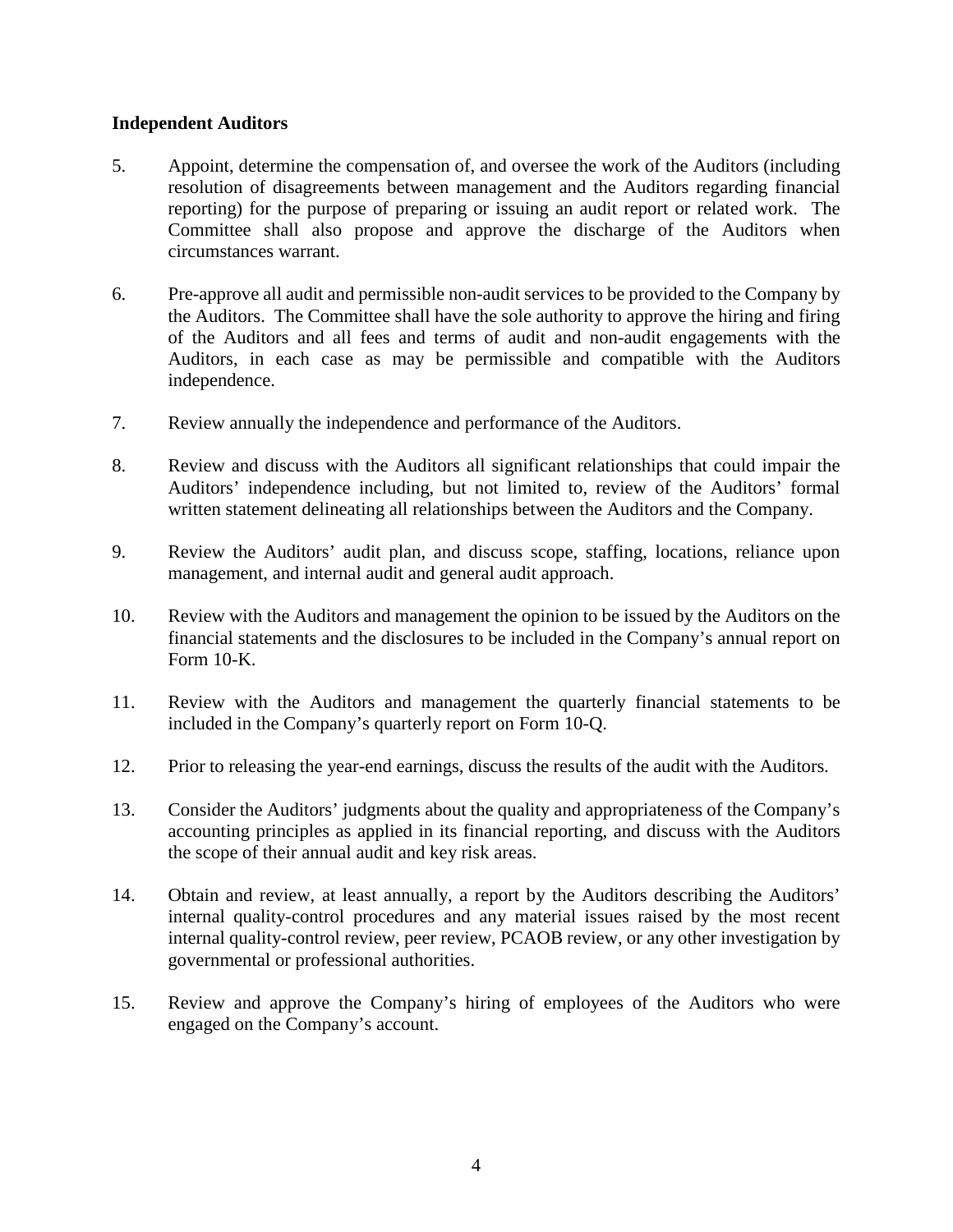#### **Internal Audit**

- 16. Review the appointment and replacement of the senior internal auditing employee.
- 17. Appoint, determine the compensation, evaluate the scope, and oversee the work of any consultants or accountants retained for internal auditing purposes.
- 18. Review the significant reports to management prepared by the internal auditing department (including reports of any consultants or accountants retained for internal auditing purposes) and management's responses.
- 19. Review the audit plan, scope of work, progress, and results of the internal auditing department.
- 20. Discuss with the Auditors and management the internal audit department responsibilities, budget and staffing and any recommended changes in the planned scope of the internal audit.

#### **Information Technology and Cybersecurity**

- 21. Provide oversight of policies, procedures, plans, and execution intended to provide security, confidentiality, availability, and integrity of the Company's information.
- 22. Oversee the quality and effectiveness of the Company's policies and procedures with respect to its information technology systems, including privacy, network security and data security.
- 23. Review and provide oversight on the policies and procedures of the Company in preparation for responding to any material incidents.
- 24. Periodically review with management the Company's disaster recovery capabilities.
- 25. Oversee the Company's management of risks related to its information technology systems and processes, including privacy, network security and data security, and any internal audits of such systems and processes.
- 26. Periodically review risk assessments from management with respect to cybersecurity, including the adequacy and effectiveness of the Company's internal controls regarding cybersecurity, emerging cybersecurity developments and trends, and the Company's strategy to mitigate cybersecurity risks.
- 27. Oversee the Company's information technology senior management team relating to budgetary priorities based, in part, on assessing risk associated with various perceived threats.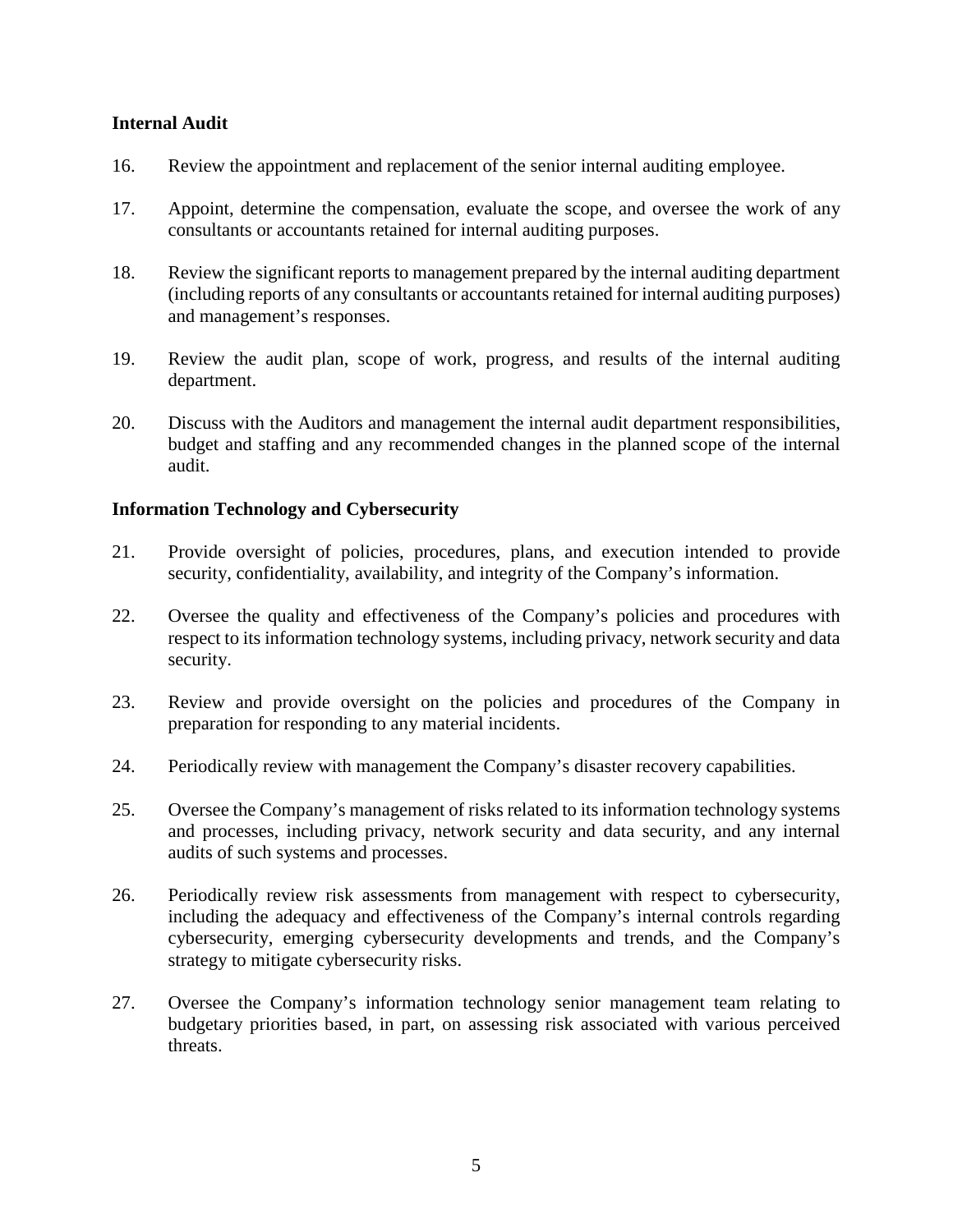- 28. Review the Company's information technology strategy or programs relating to new technologies, applications, and systems.
- 29. Perform such other functions as may be necessary or appropriate in the efficient and lawful discharge of the foregoing.

## **Complaints**

30. Establish and monitor procedures for the receipt, retention and treatment of complaints received by the Company regarding accounting, internal accounting controls or auditing matters, including procedures for the confidential, anonymous submission by employees of the Company of concerns regarding questionable accounting or auditing matters. The Committee shall review and take such action, as they deem necessary or appropriate, with respect to complaints or concerns received from employees or others on accounting, internal accounting controls or auditing matters.

## **Reporting Matters**

- 31. Annually prepare a report to shareholders of the Company as required by the Securities and Exchange Commission. The report should be included in the Company's annual proxy statement on Schedule 14A.
- 32. Maintain minutes of meetings, ensuring that the minutes document all significant issues that have been discussed during the meetings with the Auditors, management and legal counsel, and all decisions made by the audit committee outside of their formal meetings, such as approval of the Auditors' fees or approval of non-audit services.

#### **Reports by Attorneys**

33. Review, make appropriate investigations and responses, and take such other actions, as the Committee deems necessary or appropriate and in compliance with applicable laws and regulations, with respect to any reports from any attorneys of evidence of a material violation of securities law or breach of fiduciary duty or similar violation by the Company or any of its agents. Additionally, the Committee shall review periodically with the Company's general counsel those legal and regulatory matters that may have a material impact on the Company's financial statements or otherwise materially affect compliance policies and programs in the Committee's areas of responsibility.

#### **Related Party Transactions**

34. Approve, if the duty is not delegated to a comparable body of the Board, all material related party transactions, which refers to transactions required to be disclosed under Item 404 of Regulation S-K of the Exchange Act.